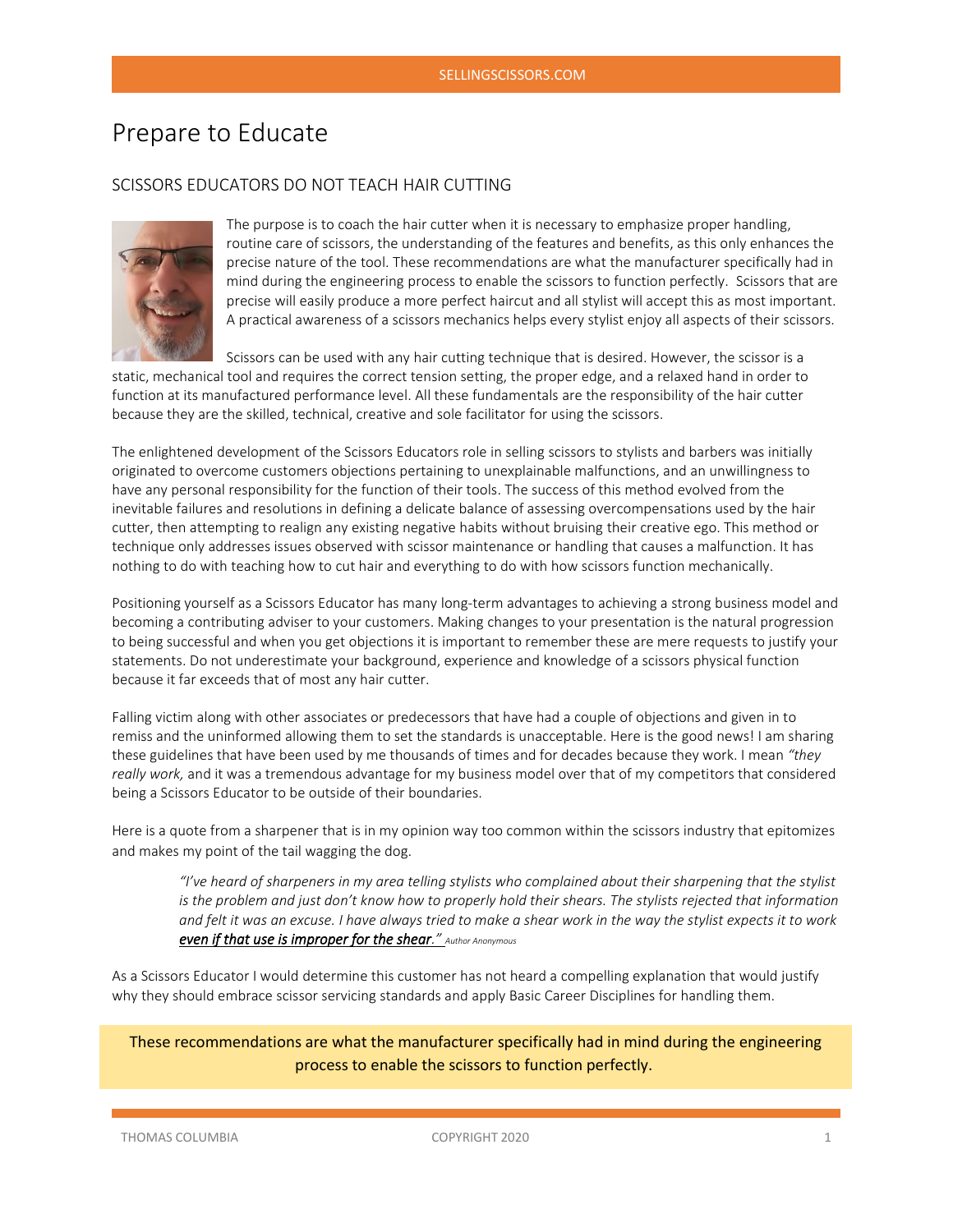#### SELLINGSCISSORS.COM

Let's discuss the importance of Basic Career Disciplines, as these traits can easily be observed in a matter of seconds:

#### *Is the scissor adjusted correctly, does it have a proper edge, and is it handled appropriately?*

Stylists exhibiting these qualities generally have fewer issues with their scissors and can evaluate them efficiently. Under these circumstances you only need to confirm each other's mutual knowledge and understanding of the scissors, in this instance you have observed excellent discipline and their commitment to self-mastery.

Being a Scissors Educator is a winning strategy for the salesperson as well as the hair cutter. It will confirm or deny an equal understanding of how a scissors mechanics are affected by daily maintenance and how the manufacturer intended their product to be used. Undeniably there is an industry-wide misinterpretation of tension settings, thumb pressure, and proper upper hand control. This is a major point of frustration at every level of the scissor industry and until now these topics were



predetermined to be untouchable because of the fear of offending the creative and technical skills of the hair cutter. It would be fatalistic not to acknowledge that today's educational energized salon/barber industry expects and demands a more professional and forth coming support program from every conceivable vendor in their supply chain.

When the salesperson or sharpener has the willingness to address these topics as an authority and is considered qualified to "Set the Standards", your overall perceived position will be elevated to that of a preferred vendor and a Scissors Educator. Stylists accept this as being most important as these disciplines are taught as entry level hair cutting techniques, it is conceivable that any credible creative technique will not cause the scissors to malfunction. So, when these disciplines are obviously being adhered to it is much easier to diagnose any problems with the scissor and then perform the appropriate service. However, individuals that have damaged their scissors as a result of ignoring Basic Career Disciplines will require coaching as a preemptive measure to avoid a recurrence. A sharpening service will not rectify a malfunctioning scissor when the hair cutter is uninformed and uses force to manipulate them.

When disciplines are being ignored, basic standards clearly have no significance to that hair cutter, thus making it difficult to diagnose and resolve their needs or for them to be able to fairly evaluate a scissors performance. A conversation mutually recognizing appropriate or deficient disciplines would include praise as well as soft coaching. It is a priority to guide your presentation to any topic that would enhance a scissors performance that eventually leads to a more satisfying experience for everyone. Coaching can be completed in ten minutes or be an ongoing process over multiple meetings.

When your customer accepts you as an authority you can easily defend your knowledge of how the scissor functions and the hair cutter will inevitably agree with your diagnosis. Succumbing to misinformation, fallacies, and statements like "*this is how I have always done it*" or "*I am not interested in making any adjustments*," will diminish your position and you will lose the customer if this teachable moment is not utilized effectively.

Being the responsible authority in the room delegates you as the one that "Sets the Standards" on how scissors are to be maintained and handled. Customers that decline to accept the standards set by scissors manufacturers only need to be informed of their responsibilities, whether they would choose to follow them is a personal decision.

### Creativity, technique, and physics need to be aligned to achieve a great haircut.

Discovering a strength or a weakness in this sequence will project tremendous credibility during your scissor's presentation.